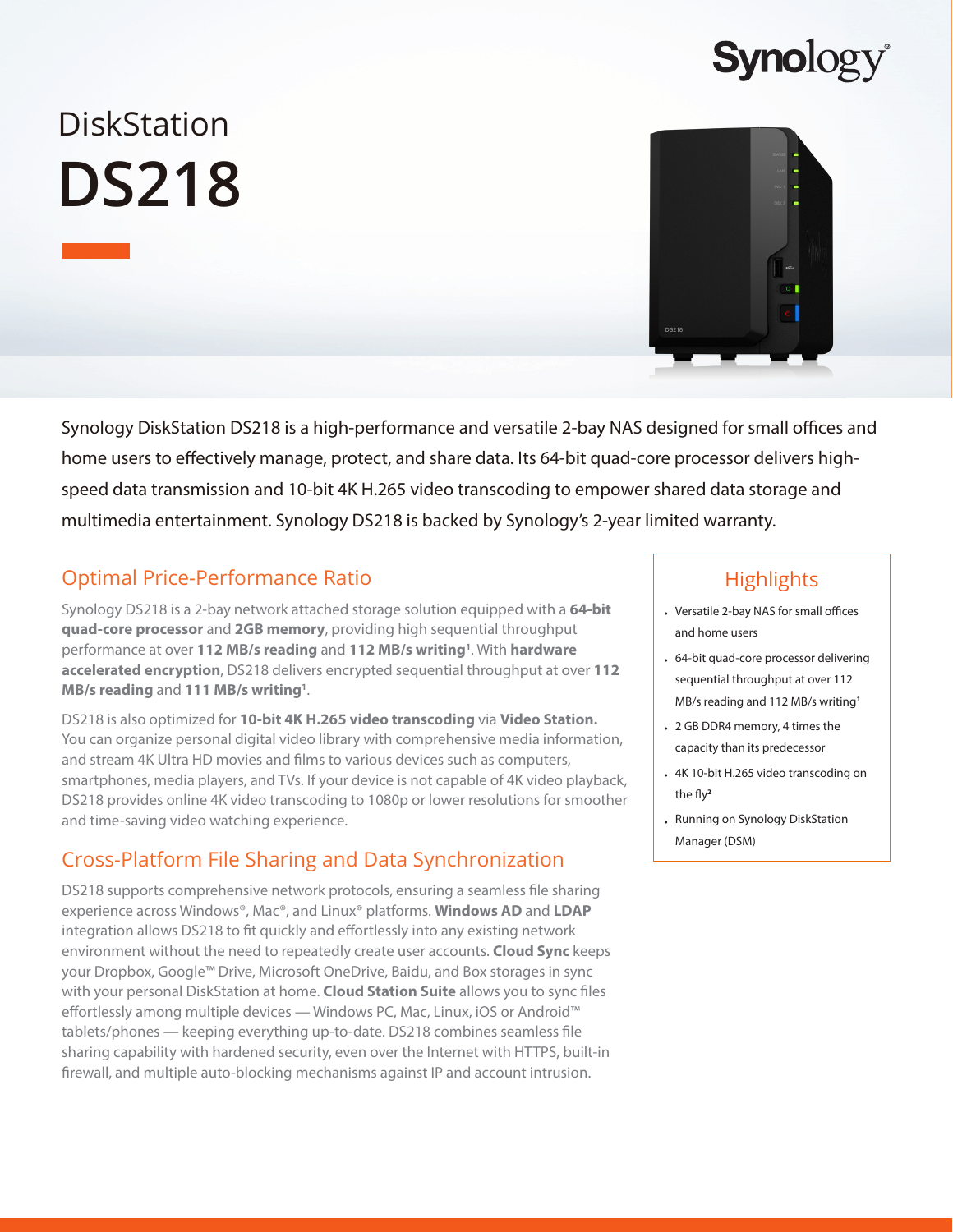# Easy Backup Solutions

With block-level incremental backup and cross-version deduplication, Synology **Hyper Backup** provides multi-version backup with optimized storage utilization, and allows data backup to multiple destinations, such as local shared folders, external hard drives, network shared folders, rsync servers, and public cloud services.

### Anywhere/Anytime Availability

Synology provides various mobile applications allowing you to enjoy your multimedia library even when on the go. Available on iOS, Android™, and Windows Phone® platforms, **DS photo**, **DS audio**, **DS video**, and **DS file** enable access to your Synology NAS through **Photo Station**, **Audio Station**, **Video Station**, and **File Station**. What's more, you can use **DS get** to remotely manage and monitor download tasks on **Download Station**.

**QuickConnect** allows you to connect via a simple customizable address so that you can instantly access media and work files on any Windows/Mac/Linux computer, laptop, or mobile device.

### 24/7 Security Solution

Featuring user-friendly video management tools and an intuitive desktop-like interface, Synology **Surveillance Station** is a reliable private-security solution that can support multiple IP cameras connected to the same network with DS218. Surveillance Station features optimized live view together with streamlined real-time monitoring. Its powerful analytics, such as motion detection and alert notification, allow you to stay informed of any suspicious activities with triggers sent via SMS, e-mail, and DS cam mobile application.

# Energy-Efficient and Easy Management

Synology DS218 is designed and developed with energy efficiency in mind. DS218 consumes only **14.99 W** in regular operation. Wake on LAN/WAN and scheduled power on/off can further reduce power consumption and operational costs. With HDD hibernation, hard drives can enter the energy-saving mode automatically when the system has been idle for a specified period of time.



### Cross-platform File Synchronization

Synology DS218 can serve as a centralized backup destination, allowing you to synchronize files from multiple devices via Cloud Station Suite.



### Anytime Availability

Access your DiskStation anywhere using Synology mobile apps.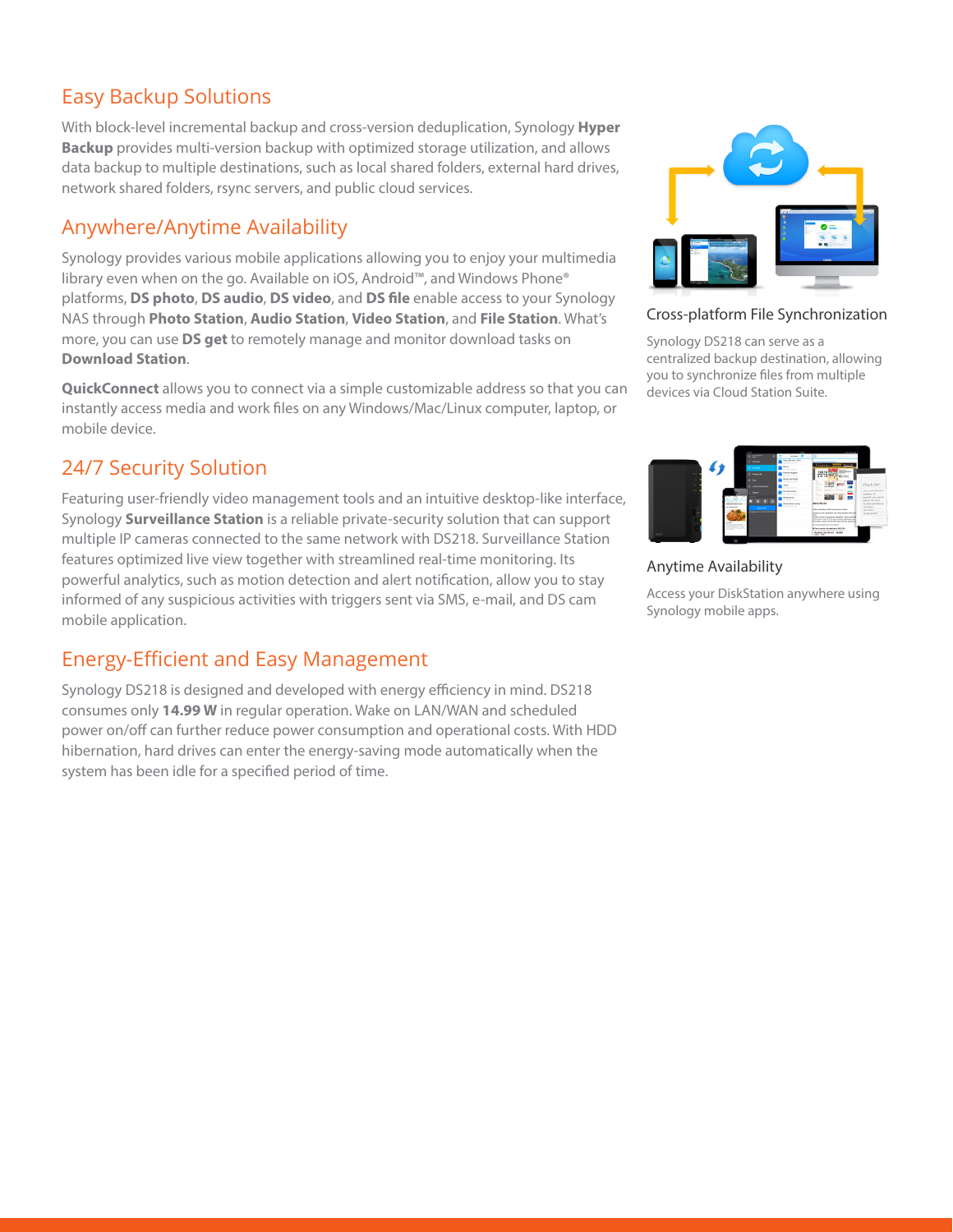# Hardware Overview



|   | Status indicator | LAN indicator              | Drive status indicator | USB 2.0 port                |
|---|------------------|----------------------------|------------------------|-----------------------------|
| 5 | USB copy button  | Power button and indicator | USB 3.0 port           | 8 Reset button              |
| 9 | 1GbE RJ-45 port  | 10 Power port              | Fan                    | 12 Kensington Security Slot |

# Technical Specifications

### **Hardware**

| Realtek RTD1296 quad-core 1.4GHz                                                                                                                                     |
|----------------------------------------------------------------------------------------------------------------------------------------------------------------------|
| Yes                                                                                                                                                                  |
| · Supported codec: MPEG-4 Part 2 (XVID, DIVX5), MPEG-2, VC-1, 10-bit H.265 (HEVC)<br>· Maximum resolution: 4K (4096 x 2160)<br>· Maximum frames per second (FPS): 30 |
| 2 GB DDR4                                                                                                                                                            |
| 2 x 3.5" or 2.5" SATA SSD/HDD (drives not included)                                                                                                                  |
| · 1 x USB 2.0 port<br>$\cdot$ 2 x USB 3.0 port                                                                                                                       |
| 165 x 108 x 233.2 mm                                                                                                                                                 |
| 1.3 <sub>kg</sub>                                                                                                                                                    |
| 1 x 1GbE (RJ-45)                                                                                                                                                     |
| Yes                                                                                                                                                                  |
| Yes                                                                                                                                                                  |
| $1(92 \times 92 \times 25$ mm)                                                                                                                                       |
| 100V to 240V AC                                                                                                                                                      |
| 50/60Hz, single phase                                                                                                                                                |
| 0°C to 40°C (32°F to 104°F)                                                                                                                                          |
| -20°C to 60°C (-5°F to 140°F)                                                                                                                                        |
| 5% to 95% RH                                                                                                                                                         |
| 5,000 m (16,400 ft)                                                                                                                                                  |
|                                                                                                                                                                      |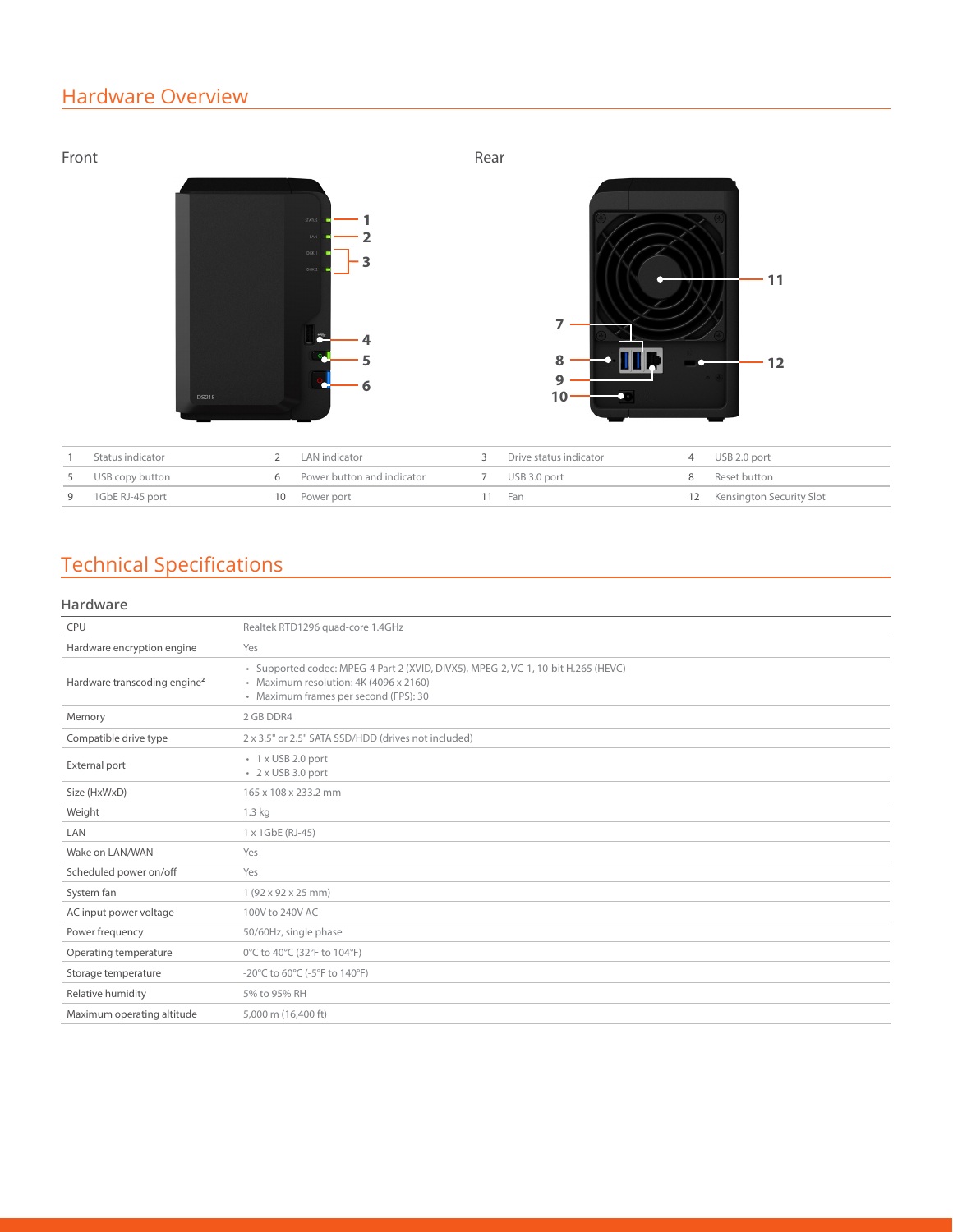### **General DSM Specification**

| Networking protocol     | SMB, AFP, NFS, FTP, WebDAV, CalDAV, iSCSI, Telnet, SSH, SNMP, VPN (PPTP, OpenVPN ™, L2TP)                                                                                                |
|-------------------------|------------------------------------------------------------------------------------------------------------------------------------------------------------------------------------------|
| File system             | · Internal: ext4<br>· External: ext4, ext3, FAT, NTFS, HFS+, exFAT <sup>3</sup>                                                                                                          |
| Supported RAID type     | Synology Hybrid RAID (SHR), Basic, JBOD, RAID 0, RAID 1                                                                                                                                  |
| Storage management      | · Maximum internal volumes: 256<br>• Maximum iSCSI targets: 10<br>· Maximum iSCSI LUNs: 10                                                                                               |
| File sharing capability | · Maximum local user accounts: 2.048<br>· Maximum local groups: 256<br>· Maximum shared folders: 256<br>· Maximum concurrent SMB/NFS/AFP/FTP connections: 200                            |
| Privilege               | Windows Access Control List (ACL), application privilege                                                                                                                                 |
| Directory service       | Windows <sup>®</sup> AD integration: Domain users login via SMB/NFS/AFP/FTP/File Station, LDAP integration                                                                               |
| Security                | Firewall, encrypted shared folder, SMB encryption, FTP over SSL/TLS, SFTP, rsync over SSH, login auto block, Let's Encrypt support, HTTPS<br>(Customizable cipher suite)                 |
| Supported client        | Windows 7 and 10. Mac OS X <sup>®</sup> 10.11 onwards                                                                                                                                    |
| Supported browser       | Chrome®, Firefox®, Internet Explorer® 10 onwards, Safari® 10 onwards; Safari (iOS 10 onwards), Chrome (Android™ 6.0 onwards)                                                             |
| Interface Language      | English, Deutsch, Français, Italiano, Español, Dansk, Norsk, Svensk, Nederlands, Русский, Polski, Magyar,<br>Português do Brasil, Português Europeu, Türkçe, Český, 日本語, 한국어, 繁體中文, 简体中文 |

### **Packages and Applications**

| <b>File Station</b>         | Virtual drive, remote folder, Windows ACL editor, compressing/extracting archived files, bandwidth control for specific users or groups,<br>creating sharing links, transfer logs                                                                                                                  |
|-----------------------------|----------------------------------------------------------------------------------------------------------------------------------------------------------------------------------------------------------------------------------------------------------------------------------------------------|
| <b>FTP Server</b>           | Bandwidth control for TCP connections, custom FTP passive port range, anonymous FTP, FTP SSL/TLS and SFTP protocol, boot over the<br>network with TFTP and PXE support, transfer logs                                                                                                              |
| Universal Search            | Offer global search into applications and files                                                                                                                                                                                                                                                    |
| Hyper Backup                | Support local backup, network backup, and backup data to public clouds                                                                                                                                                                                                                             |
| Backup tools                | DSM configuration backup, macOS Time Machine support, Cloud Station Backup<br>Shared folder sync - maximum tasks: 2                                                                                                                                                                                |
| <b>Cloud Station Suite</b>  | Sync data between multiple platforms by installing the client utilities on Windows, Mac, Linux, Android and iOS devices, while retaining up to<br>32 historical versions of files<br>Maximum concurrent file transfers: 200                                                                        |
| Cloud Sync                  | One or two-way synchronization with public cloud storage providers including Amazon Drive, Amazon S3-compatible storage, Baidu cloud,<br>Box, Dropbox, Google Cloud Storage, Google Drive, hubiC, MegaDisk, Microsoft OneDrive, OpenStack Swift-compatible storage, WebDAV<br>servers, Yandex Disk |
| Surveillance Station        | Maximum IP cameras: 20 (total of 600 FPS at 720p, H.264) (includes two free camera licenses; additional cameras require the purchasing of<br>additional licenses)                                                                                                                                  |
| <b>VPN Server</b>           | Maximum connections: 5, supported VPN protocol: PPTP, OpenVPN™, L2TP/IPSec                                                                                                                                                                                                                         |
| Mail Server                 | Supported Mail Server protocol: POP3, SMTP, IMAP, support LDAP/AD account                                                                                                                                                                                                                          |
| <b>Mail Station</b>         | Webmail interface for Mail Server to receive emails from multiple POP3 mailboxes, customizable SMTP server                                                                                                                                                                                         |
| Collaboration tools         | • Chat maximum users: 500<br>• Office maximum users: 100, maximum simultaneous editing users: 30<br>• Calendar: support CalDAV and access via mobile devices                                                                                                                                       |
| Note Station                | Rich-text note organization and versioning, encryption, sharing, media embedding and attachments                                                                                                                                                                                                   |
| Storage Analyzer            | Volume and quota usage, total size of files, volume usage and trends based on past usage, size of shared folders, largest/most/least frequently<br>modified files                                                                                                                                  |
| <b>Antivirus Essential</b>  | Full system scan, scheduled scan, white list customization, virus definition auto update                                                                                                                                                                                                           |
| <b>Download Station</b>     | Supported Download Protocols: BT, HTTP, FTP, NZB, eMule, Thunder, FlashGet, QQDL<br>Maximum concurrent download tasks: 30                                                                                                                                                                          |
| <b>Web Station</b>          | Virtual host (up to 30 websites), PHP/MariaDB®, 3rd-party applications support                                                                                                                                                                                                                     |
| Other packages              | Video Station, Photo Station, Audio Station, DNS Server, RADIUS Server, iTunes® Server, Log Center, additional 3rd-party packages are<br>available on Package Center                                                                                                                               |
| iOS/Android™ applications   | DS audio, DS cam, DS cloud, DS file, DS finder, DS get, DS note, DS photo, DS video                                                                                                                                                                                                                |
| Windows Phone® applications | DS audio, DS file, DS finder, DS get, DS photo, DS video                                                                                                                                                                                                                                           |